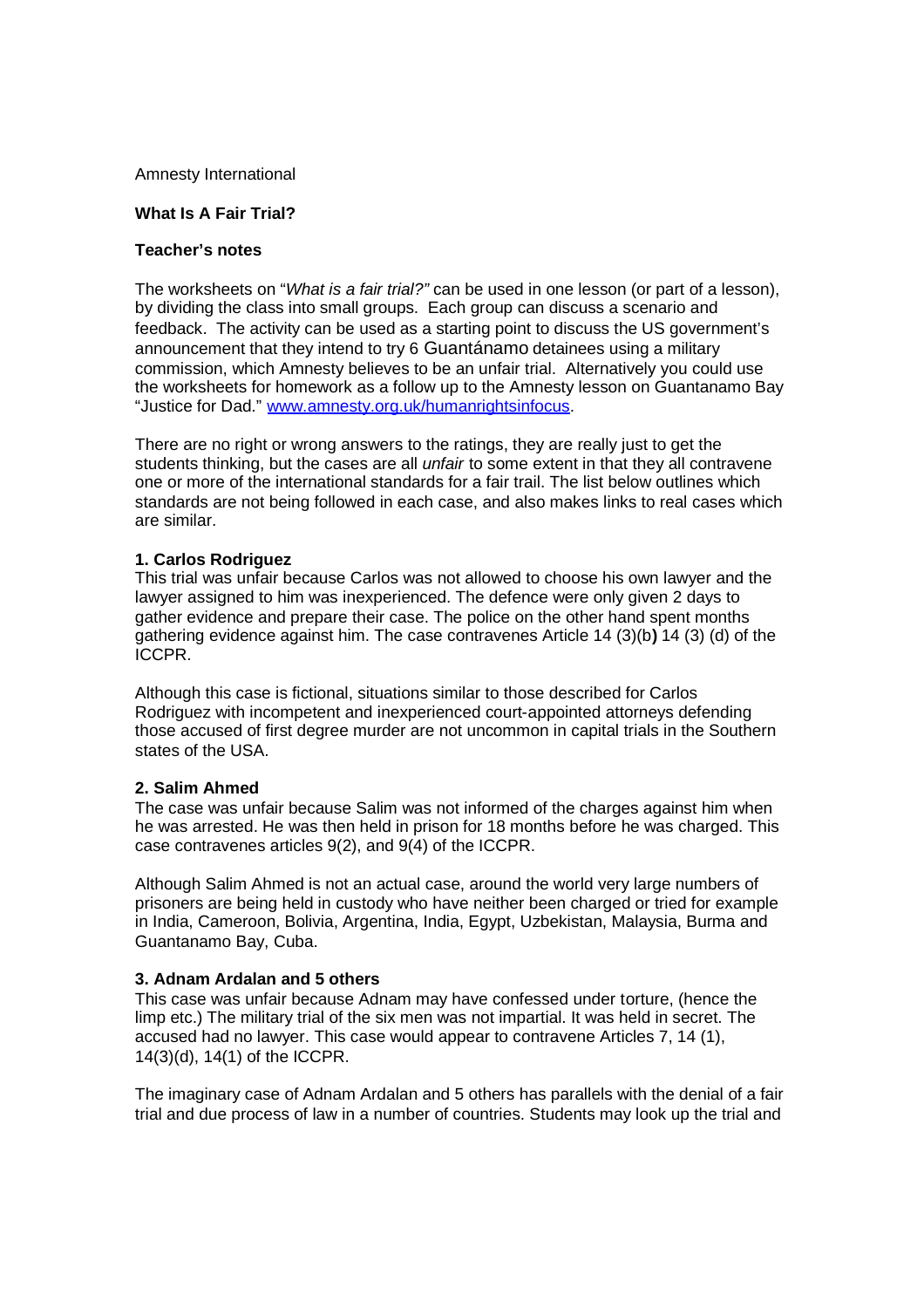execution of Ken Saro-Wiwa in Nigeria, and read about recent trials of Kurdish activists in Iran and court procedures under the Saddam Hussein regime in Iraq.

## **4. Felipe Entise**

This case is unfair because the judge and jury were people who all came from the town where the little girl lived. They were therefore unlikely to be impartial and independent. The public feeling in this case could also mean that Felipe's right to be presumed innocent until proven guilty was denied. The case contravenes article 14(1) and (if the court was influenced by the public feeling), article 14(2) of the ICCPR.

Felipe Entise is an imaginary case. However concerns about the lack of independent judges have been raised in relation to North Korea, Saudi Arabia, Cuba, Egypt, Somalia and many other countries.

### **5. Michael Roberts**

This case was unfair because Michael was not allowed to choose his own lawyer and because the case was conducted in a language that he did not fully understand. He was not offered an interpreter. The case is also discriminatory because Michael is not afforded the same rights as German citizens. It contravenes articles 14(3) (d), 14(3) (f) and article 14(1) of the ICCPR.

Michael Roberts is imaginary but for real examples of concerns about an absence of interpreters for foreign language speakers when they are on trial look up: *Fair Trials Abroad,* an organisation that works for British prisoners in foreign jails.

### **6. Margaret Williams**

This case was unfair because it relied on evidence obtained through torture. Torture is against international law, and the use of torture in this case undermines the reliability of the evidence. It contravenes article 7 of the ICCPR.

For real examples similar to what happened in Margaret Williams' imaginary case look up: Syria, Sudan, Craig Murray's book on Uzbekistan and Amnesty International reports on China.

# **Further Discussion/Activities**

If you have time in this lesson or in a follow-up lesson it is worth discussing the following points:

- If the suspect is clearly guilty, does it matter if the laws on fair trials are not followed?
- Should everyone have all their rights to a fair trial fulfilled or are there some instances where these rights should be restricted? NB Amnesty's view is that everyone has the right to a fair trial at all times, no matter who they are or what they are accused of.

Ask the students to think about the cases of the suspects in Guantanamo Bay. The families of the detainees were claiming that they had never been given a trial and yet many had been in prison for some years. The US government are planning to give some of the detainees a trial through military commissions. In Amnesty International's view, these are not *fair* trials.

You can find the arguments against military commissions here: